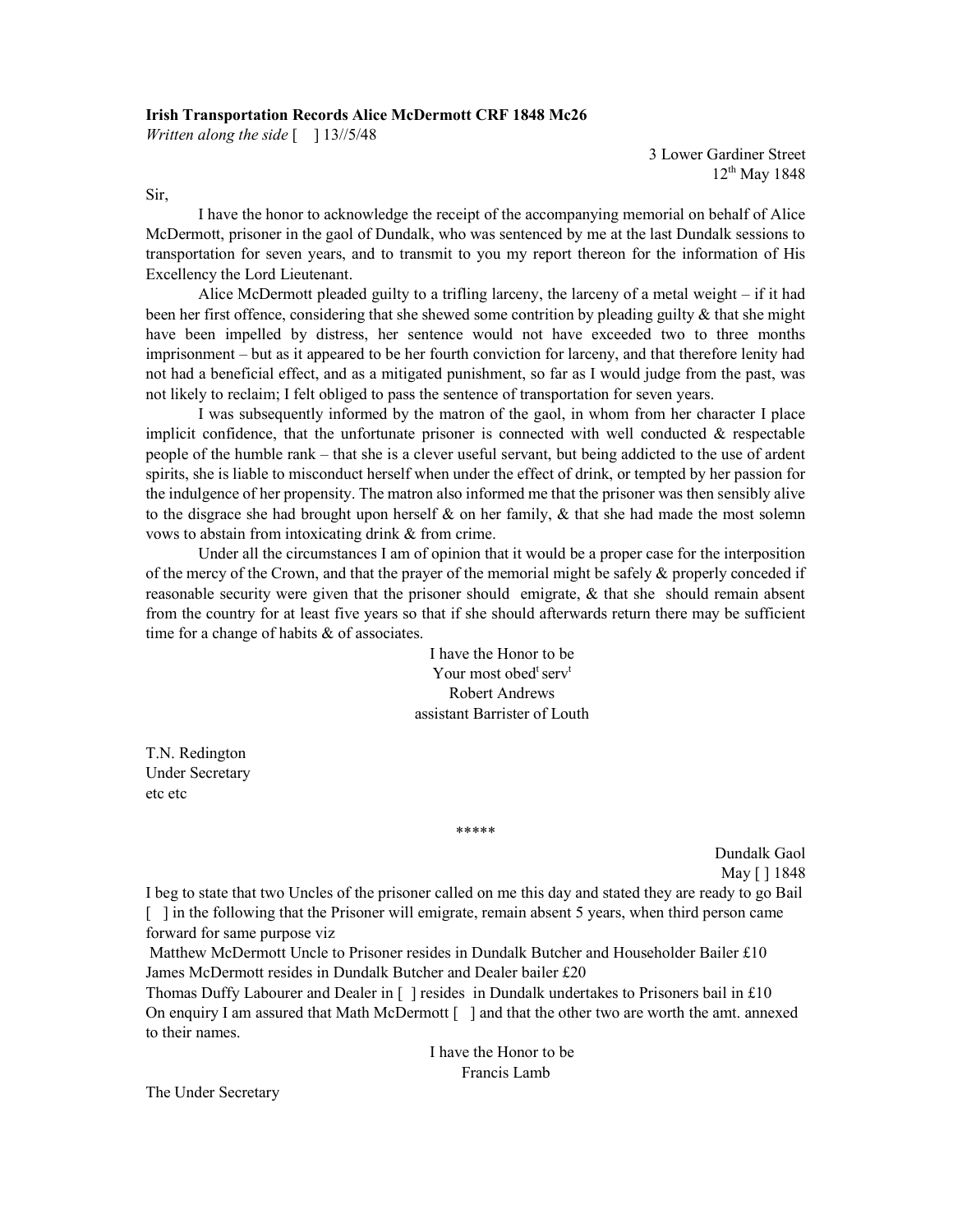\*\*\*

## What security can the prisoner give to emigrate and remain absent from the country for the space of five years – Signature May1848 \*\*\*

Dundalk Gaol May 20 1848

 I beg to state that the prisoner Alice McDermott was convicted at the last Dundalk Quarter Sessions April  $5<sup>th</sup>$  for stealing a  $14<sup>lb</sup>$  w<sup>t</sup> and was sentenced to seven years transportation she having been three times convicted of larceny. I sent for one of her relatives this day and was informed that the sum of three pounds is ready to be lodged to assist in paying the prisoners expenses to America should His Excellency be pleased to permit it, and that a further sum of three pounds will be subscribed by her relatives for said purposes.

> I have the Honor to be Sir Your most obed servant Francis Lamb

The Under Secretary

His Excellency the Noble Earl of Clarendon Lord Lieutenant General Governor of Ireland The Petition of Catherine Martin Dundalk County of Louth (Widow) Humbly Sheweth

\*\*\*

 That at the last Quarter Sessions held in Dundalk her daughter Alice McDermott (by a former Husband) was tried for larceny by taking a Weighing Weight of the 14<sup>ths</sup> from Mrs Sten in Dundalk to which charge she pleaded guilty, for which the Barrister passed a Sentence of Transportation for Seven Years. Exhaustion and hunger is the only and principal cause of many such particularly for the last three years when Employment for Females were Scarce and Provisions beyond the reach of the Poor to purchase.

 Your Petitioner Humbly begs leave to state that then Convicts relatives made up a sum of Three pounds to pay her passage to America if in case your **Excellency** be graciously pleased to direct them allowing so to do, as there she may become a useful Member of Society and useful to herself, and further prevent a careless wound to be Inflicted on five Orphan Females that at her last stage of life she has the support of but whose character was never Stained by the Slightest crime whatever. The sum above stated will be pleased (sic) in the hands of any of your authorities here in Dundalk that you are pleased to appoint, and in the Event of your Excellency not at present being inclined to do so That your Excellency will through Sympathy to a distressed Widow direct such time of confinement on said Convict in the Gaol of Dundalk and then direct her Relatives before her discharge to carry their view as to her Emigration into effect to which Petitioner Humbly Beseeches & Implores and will ever pray. Catherine Martin

When commuted? How far can the Governor ascertain the Truth of it? To His Excellency the Noble Earl of Clarendon Stamped Paid at Dundalk Lieutenant General and General Governor of Ireland Dublin Castle

To

Sir